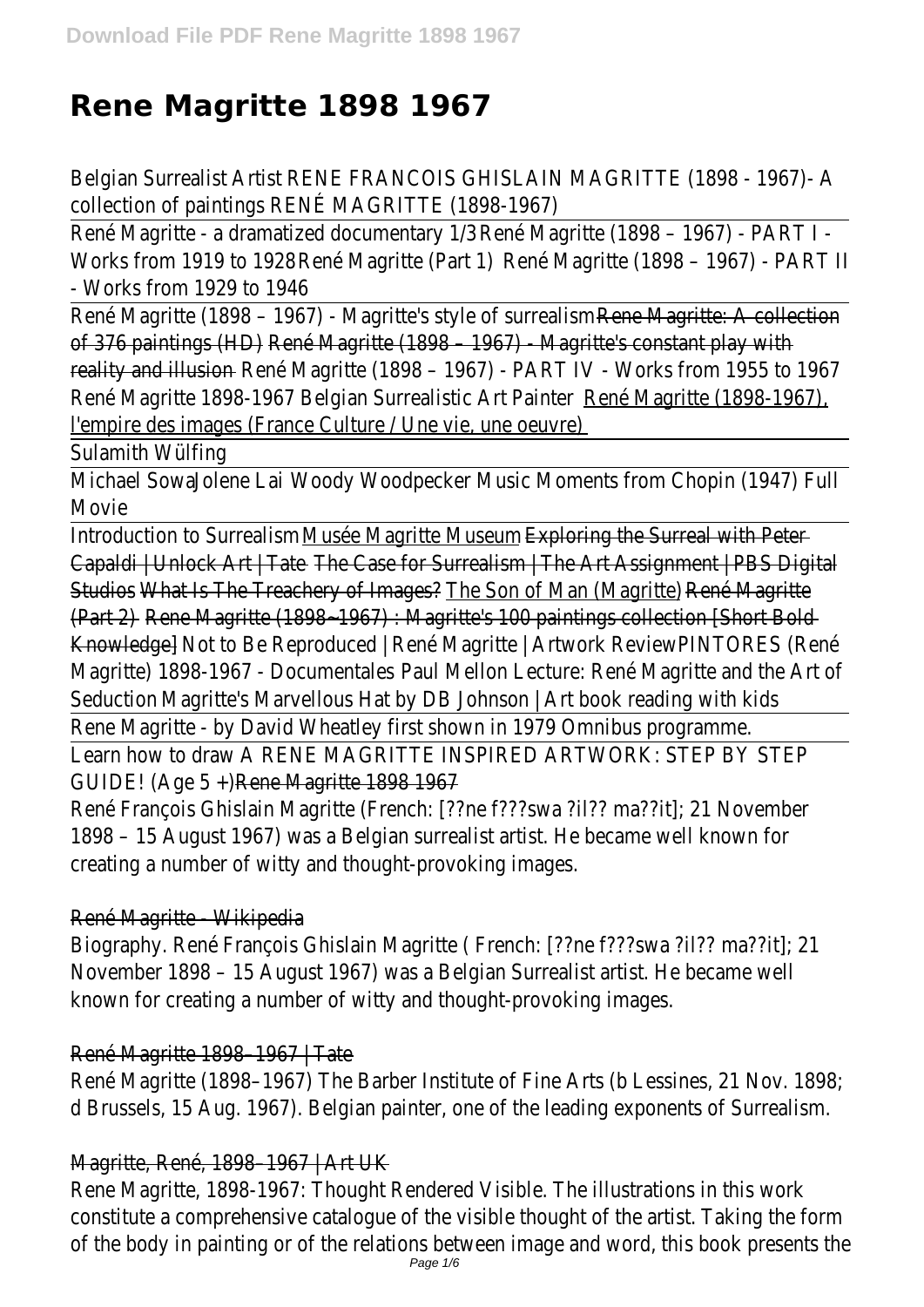poetic enigmas of the Belgian surrealist.

### Rene Magritte, 1898-1967: Thought Rendered Visible by

Rene Magritte is one of the most renowned and influential members of the S movement. Born in Lessines, Belgium in 1898, the young Magritte attended the Acad mies des Beaux-Arts in Brussels. After finishing school, he worked in a wallpaper factory Brussels while pursuing painting. He briefly explored the Cubist and Futurist s art before becoming attracted to the work and ideas of the Surrealist

# Rene Magritte(1898 - 1967) - Aaron Art Print

René MAGRITTE (1898-1967) (Belgium) is an artist born in 1898 The oldest a result ever registered on the website for an artwork by this artist is a draw sold in 1983, at Christie's, and the most recent auction result is a print-mul 2020. Artprice.com's price levels for this artist are based on 3,783 auction r

# René MAGRITTE (1898-1967) : Auction sales, auction prices

René Magritte (1898-1967) L'Arc de Triomphe signed 'Magritte' (upper left); again and titled "'L'ARC DE TRIOMPHE" Magritte' (on the reverse) oil on canva 3/8 x 63 ¾ in. (130.6 x 162 cm.) Painted in February-March 1962

# René Magritte (1898-1967), L'Arc de Triomphe | Christie

René Magritte Born René François Ghislain Nov. 21, 1898 Lessines, Belgium D 15, 1967 (at age 68) Brussels, Belgium Nationality Belgian Movement Surreal Painter René Magritte Famous Paintings The Son of Man, 1964 The Treacher Images, 1928–29 The Human Condition, 1933 Golconda, 1953 The Listening F 1952 The False Mirror, 1928 Elective

# René Magritte Biography (1898-1967): Life of Belgian

Rene Magritte 1898-1967 by Jacques Meuris and a great selection of related and collectibles available now at AbeBooks.co.uk. Rene Magritte 1898 - AbeBooks.co.uk abebooks.co.uk Passion for books. Sign OnMy AccountBasket Hel

#### Rene Magritte 1898 - AbeBooks

René Magritte (1898-1967) L'embellie signed 'Magritte' (lower left); signed, date titled "L'EMBELLIE" Magritte 1962' (on the reverse) gouache on paper 12 7/8 1/4 in. (32.6 x 25.9 cm.) Executed in 1962

#### René Magritte (1898-1967), L'embellie | Christie'

René Magritte (1898-1967) La découverte du feu signed 'magritte' (lower right) gouache and watercolor on paper  $9$  7/8 x 7 5/8 in. (25 x 19.5 cm.) Painted

René Magritte (1898-1967), La découverte du feu | Christie

René Magritte (1898-1967) A la rencontre du plaisir signed 'Magritte' (upper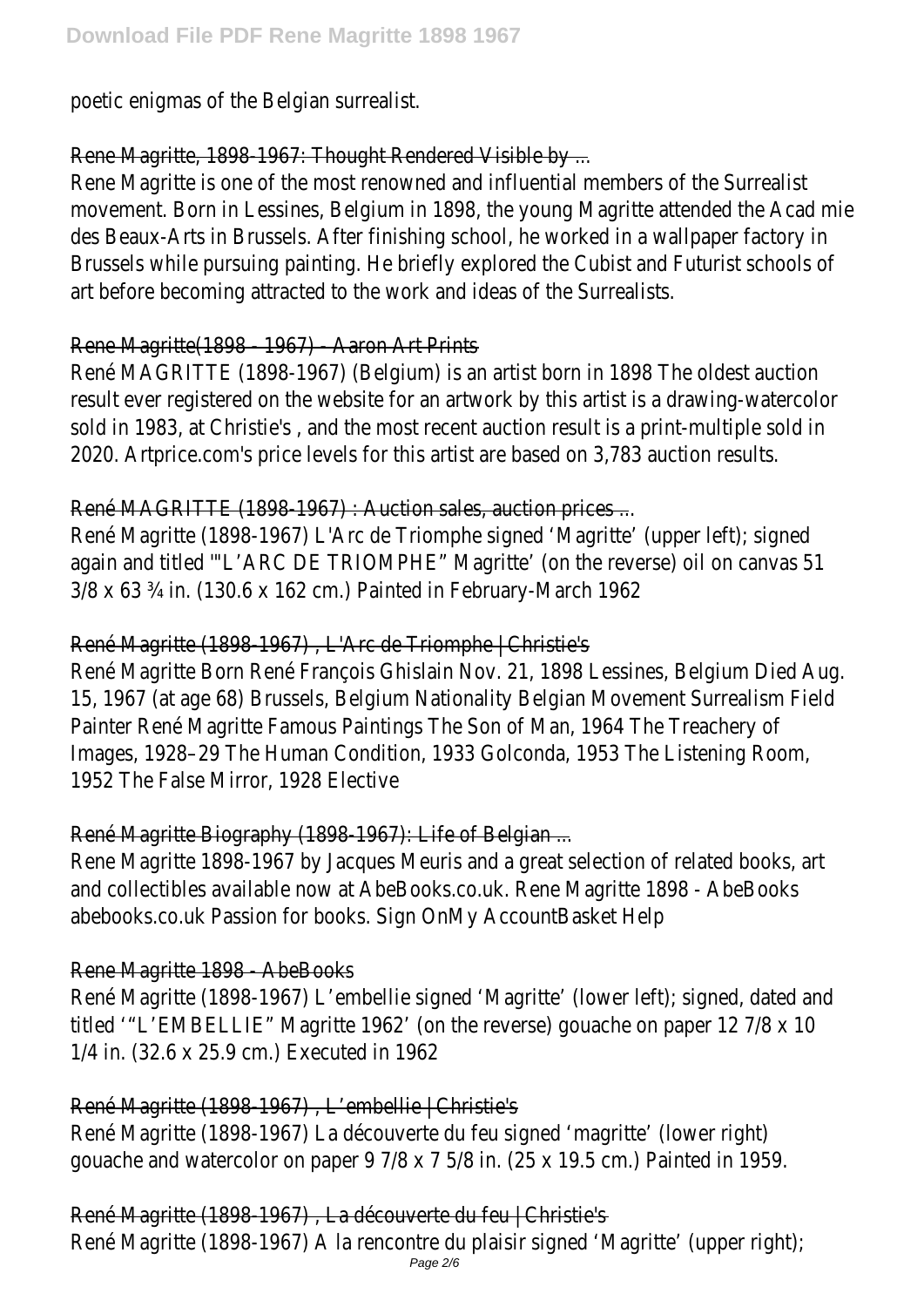inscribed ' "À LA RENCONTRE DU PLAISIR" ' (on the reverse) oil on canvas 18 1 21 5/8 in. (46 x 55 cm.) Painted in 1962

#### René Magritte (1898-1967), A la rencontre du plaisir

Find a Grave, database and images (https://www.findagrave.com: accessed), page for René Magritte (21 Nov 1898–15 Aug 1967), Find a Grave Memorial citing Schaarbeek Cemetery, Evere, Arrondissement Brussel-Hoofdstad, Bruss Region, Belgium ; Maintained by Find A Grave .

#### René Magritte (1898-1967) - Find A Grave Memoria

René Magritte (1898-1967) Le nu couché. signed 'magritte' (lower right); ins NU COUCHÉ' (on the reverse) oil on canvas.  $31 \frac{3}{4}$  x  $45 \frac{5}{8}$  in. (80.7 x 116 cm.) in 1928.

René Magritte (1898-1967), Le nu couché | Christie RENE MAGRITTE 1898-1967 by Meuris, Jacques and a great selection of relat art and collectibles available now at AbeBooks.co.uk.

#### Rene Magritte 1898, taschen - AbeBooks

René Magritte 1898-1967. TOO892 L'Esprit de la Géométrie (The Spirit of Geometrie) c.1936 . Inscribed 'Magritte' b.r. Gouache on paper, 14 3/4 x 11 1/2 (37.5 x Presented by Ivor Montagu 1966 Prov: Presented, probably by Magritte, to the International Association to be sold in aid of Spanish relief; Ivor Montagu, Wa Herts. 1937 Exh: René Magritte, Esher Surrey, The Hague

### 'The Spirit of Geometry', René Magritte, 1937 | Tat

René François Ghislain Magritte (November 21, 1898 - August 15, 1967) was surrealist artist of Belgian origin. He became famous for his surrealist artwor were regarded as thought-provoking and witty. His art often challenges observers perceptions of what is real.

#### 2288 Best ARTIST : RENE MAGRITTE (1898 - 1967

René Magritte (1898 - 1967): [René Magritte - 'The Treachery of Images', 19 a pipe not a pipe? It sounds just like an awful Christmas cracker jok.

#### New Feature: Paintings On The Wall - René Magritte (1898)

René François Ghislain Magritte (French: [??ne f???swa ?il?? ma??it]; 21 Nove 1898 - 15 August 1967) was a Belgian surrealist artist. He became well know creating a number of witty and thought-provoking images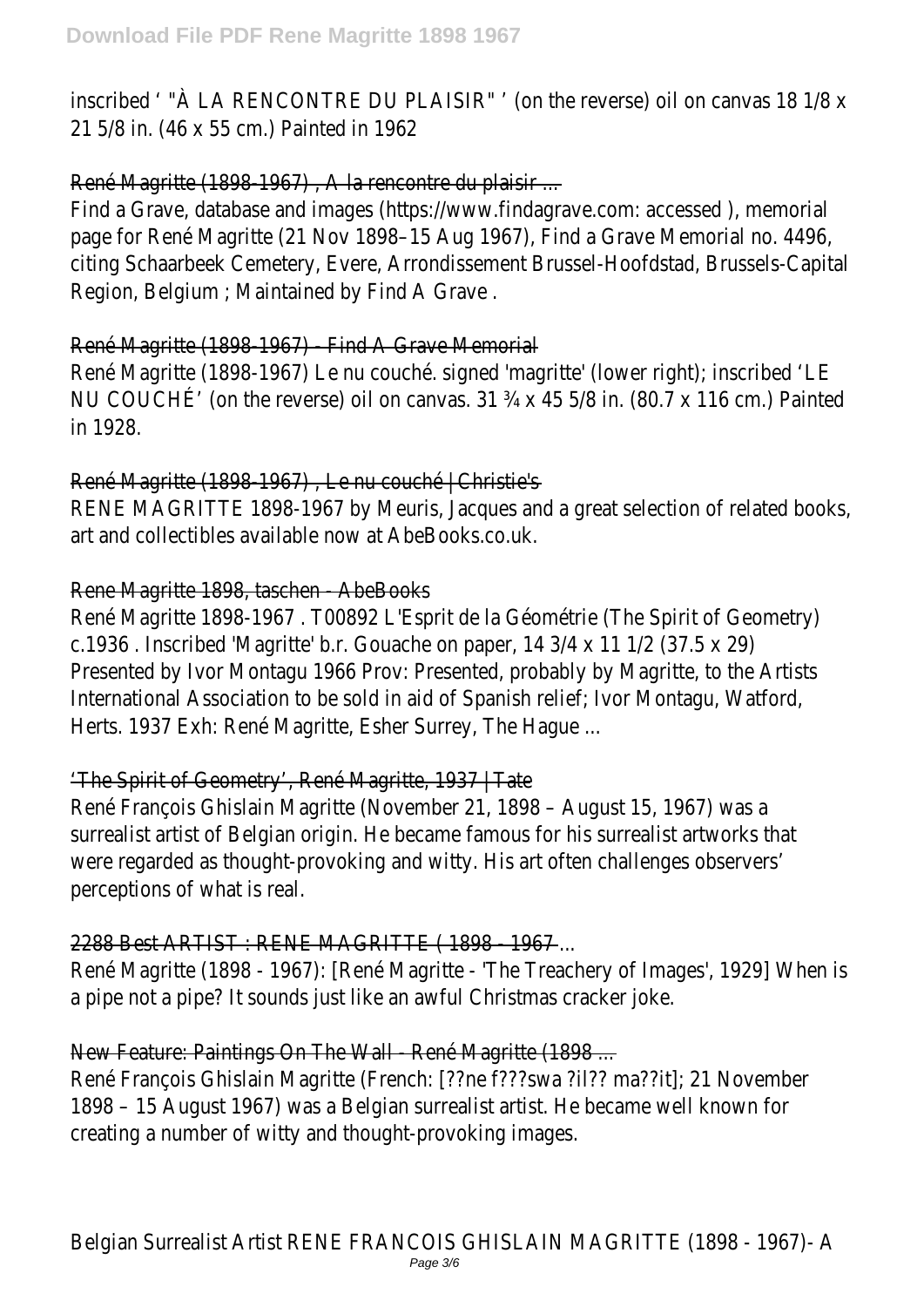### collection of paintRENE MAGRITTE (1898-1967

René Magritte - a dramatized documeration 1/3 aprilie (1898 - 1967) - PART I Works from 1919 to René Magritte (Partent) Magritte (1898 - 1967) - PART - Works from 1929 to 1946

René Magritte (1898 - 1967) - Magritte's style Reneuvlaanliste: A collection of 376 paintings (RED) é Magritte (1898 - 1967) - Magritte's constant play w reality and illusinané Magritte (1898 - 1967) - PART IV - Works from 1955 to René Magritte 1898-1967 Belgian Surrealistic Rene Materitte (1898-1967) l'empire des images (France Culture / Une vie, une oeuvre

Sulamith Wülfing

Michael Soudalene LaWoody Woodpecker Music Moments from Chopin (1947) Movie

Introduction to Surreclisse Magritte Musesploring the Surreal with Pete Capaldi | Unlock Art | Tate Case for Surrealism | The Art Assignment | PBS Dic Studio What Is The Treachery of Iman Consol of Man (Magritte) Magritte (Part 2)Rene Magritte (1898-1967) : Magritte's 100 paintings collection [Sho Knowledge]Not to Be Reproduced | René Magritte | Artwork Review PINTORES (René Magritte) 1898-1967 - Docun Peaul al Assellon Lecture: René Magritte and the Art SeductioMagritte's Marvellous Hat by DB Johnson | Art book reading with kid Rene Magritte - by David Wheatley first shown in 1979 Omnibus programm Learn how to draw A RENE MAGRITTE INSPIRED ARTWORK: STEP BY STI GUIDE! (Age 5 Rene Magritte 1898 1967

René François Ghislain Magritte (French: [??ne f???swa ?il?? ma??it]; 21 Nove 1898 - 15 August 1967) was a Belgian surrealist artist. He became well know creating a number of witty and thought-provoking images

# René Magritte - Wikipedia

Biography. René François Ghislain Magritte ( French: [??ne f???swa ?il?? ma?? November 1898 - 15 August 1967) was a Belgian Surrealist artist. He becam known for creating a number of witty and thought-provoking image

# René Magritte 1898-1967 | Tate

René Magritte (1898–1967) The Barber Institute of Fine Arts (b Lessines, 21 d Brussels, 15 Aug. 1967). Belgian painter, one of the leading exponents of Surre

# Magritte, René, 1898-1967 | Art UI

Rene Magritte, 1898-1967: Thought Rendered Visible. The illustrations in this constitute a comprehensive catalogue of the visible thought of the artist. Ta of the body in painting or of the relations between image and word, this boo poetic enigmas of the Belgian surrealist

# Rene Magritte, 1898-1967: Thought Rendered Visible by

Rene Magritte is one of the most renowned and influential members of the S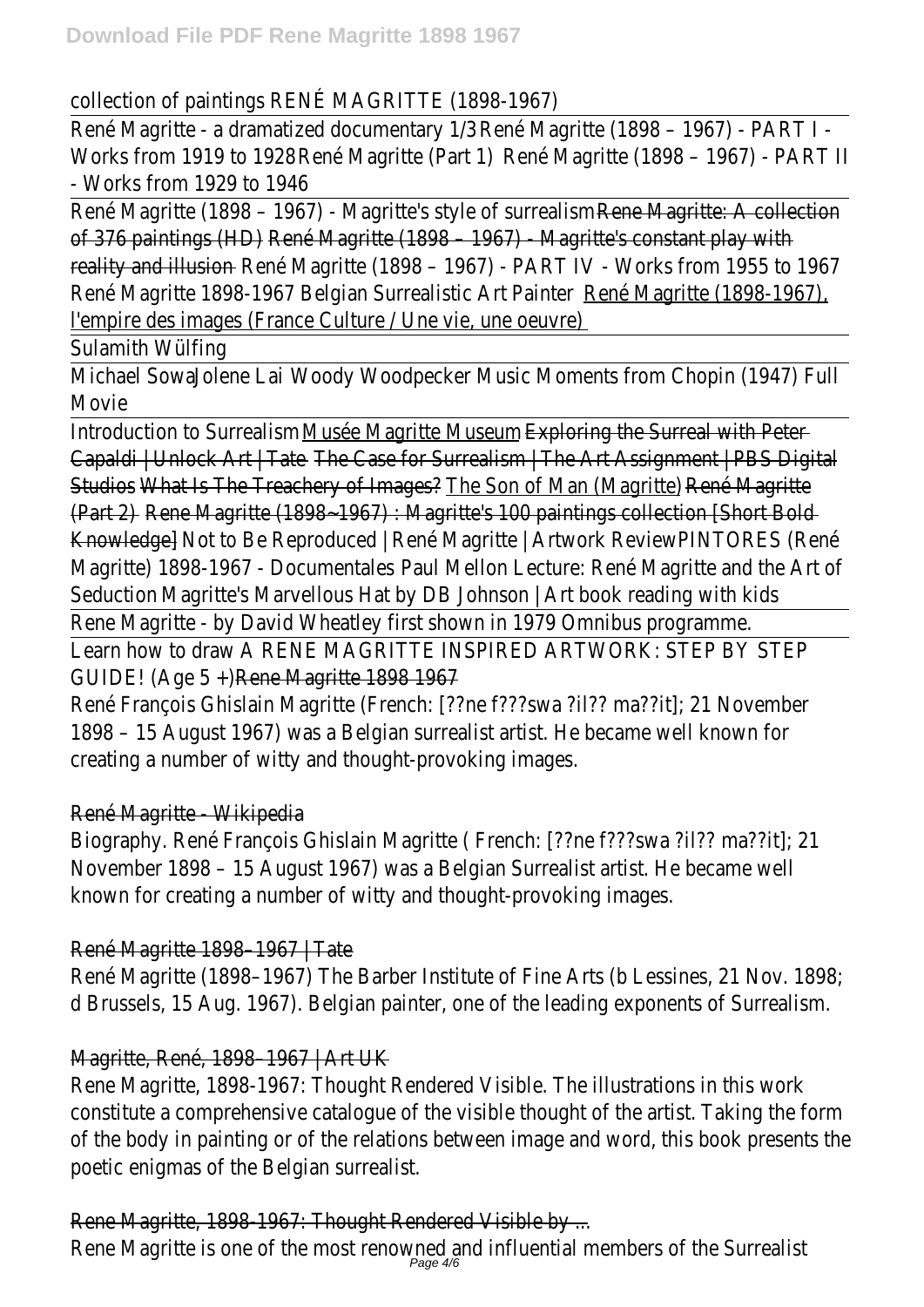movement. Born in Lessines, Belgium in 1898, the young Magritte attended the Mc des Beaux-Arts in Brussels. After finishing school, he worked in a wallpaper factory Brussels while pursuing painting. He briefly explored the Cubist and Futurist s art before becoming attracted to the work and ideas of the Surrealist

# Rene Magritte(1898 - 1967) - Aaron Art Print

René MAGRITTE (1898-1967) (Belgium) is an artist born in 1898 The oldest a result ever registered on the website for an artwork by this artist is a draw sold in 1983, at Christie's, and the most recent auction result is a print-multiple sold in 2020. Artprice.com's price levels for this artist are based on 3,783 auction r

# René MAGRITTE (1898-1967) : Auction sales, auction prices

René Magritte (1898-1967) L'Arc de Triomphe signed 'Magritte' (upper left); again and titled "'L'ARC DE TRIOMPHE" Magritte' (on the reverse) oil on canva 3/8 x 63 ¾ in. (130.6 x 162 cm.) Painted in February-March 1962

#### René Magritte (1898-1967), L'Arc de Triomphe | Christie

René Magritte Born René François Ghislain Nov. 21, 1898 Lessines, Belgium D 15, 1967 (at age 68) Brussels, Belgium Nationality Belgian Movement Surreal Painter René Magritte Famous Paintings The Son of Man, 1964 The Treacher Images, 1928–29 The Human Condition, 1933 Golconda, 1953 The Listening F 1952 The False Mirror, 1928 Elective

#### René Magritte Biography (1898-1967): Life of Belgian

Rene Magritte 1898-1967 by Jacques Meuris and a great selection of related and collectibles available now at AbeBooks.co.uk. Rene Magritte 1898 - AbeBooks.co.uk abebooks.co.uk Passion for books. Sign OnMy AccountBasket Help

#### Rene Magritte 1898 - AbeBooks

René Magritte (1898-1967) L'embellie signed 'Magritte' (lower left); signed, date titled "L'EMBELLIE" Magritte 1962' (on the reverse) gouache on paper 12 7/8 1/4 in. (32.6 x 25.9 cm.) Executed in 1962

# René Magritte (1898-1967), L'embellie | Christie'

René Magritte (1898-1967) La découverte du feu signed 'magritte' (lower right) gouache and watercolor on paper  $9$  7/8 x 7 5/8 in. (25 x 19.5 cm.) Painted

#### René Magritte (1898-1967), La découverte du feu | Christie

René Magritte (1898-1967) A la rencontre du plaisir signed 'Magritte' (upper inscribed ' "À LA RENCONTRE DU PLAISIR" ' (on the reverse) oil on canvas 18 1 21 5/8 in. (46 x 55 cm.) Painted in 1962

René Magritte (1898-1967), A la rencontre du plaisir